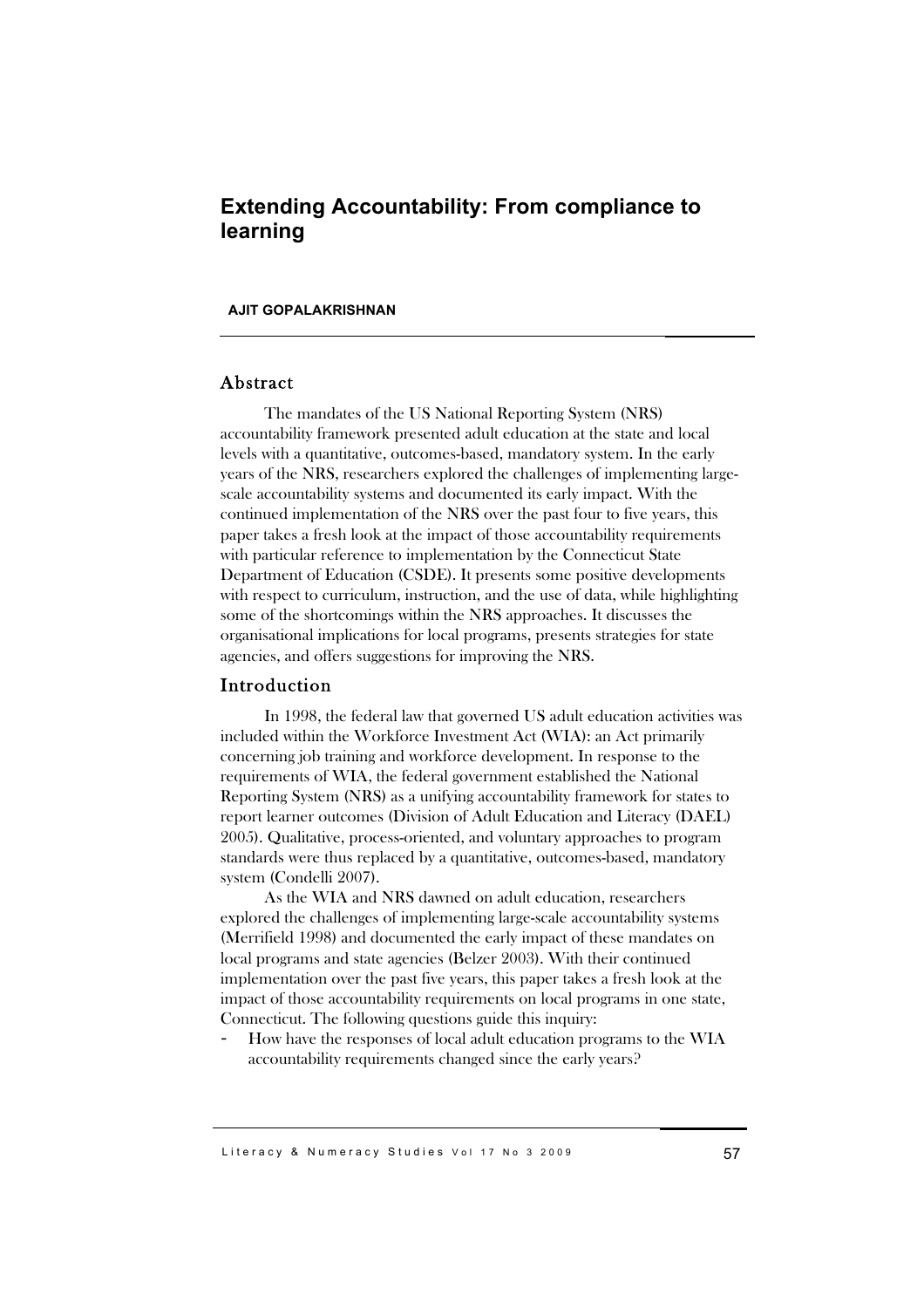- How have the services offered by local programs changed because of these requirements? What lessons have they learned about their services?
- How have the policies and practices of the state agency influenced the local responses and services?
- What future considerations do these developments offer for the accountability mandates of the NRS?

#### Background

Two critical performance outcome measures are mandated by WIA. Educational Gain: The NRS established educational functioning levels (EFL) as a framework for measuring improvements in literacy and numeracy abilities (DAEL 2005). Educational gain reflects the progress achieved by learners on these EFLs as determined through standardised assessments that are administered pre- and post instruction;

Follow-up Outcomes: These are the successes achieved by learners after they leave adult education and include entry into postsecondary education/training, job attainment, job retention, and achievement of a high school diploma.

The NRS expects state agencies to have assessment policies that mandate pre- and post-testing using standardised assessments and to establish electronic data systems in order to collect individual learner data with regard to demographics, entry characteristics, attendance, and test results. The NRS also requires states to attest to the quality of their data and related processes through a comprehensive checklist (DAEL 2005).

The Connecticut State Department of Education (CSDE) had implemented a standards-based framework and an individual learner data system within adult education for several years prior to the NRS .The standards-based framework, developed by the Comprehensive Adult Student Assessment System (CASAS), connects curriculum, assessment, and instruction (CASAS 2004).

To administer standardised CASAS assessments and ensure their incorporation into instruction, Connecticut providers are expected to maintain Program Facilitators with the necessary training and certification. These Facilitators are teacher leaders who play a critical role in maintaining the integrity and quality of the assessment process (Alamprese 1993). They also assist teachers with curriculum issues and help integrate test results into instruction. Each provider must also have staff who are trained annually by the CSDE to accurately collect and enter data into the Connecticut Adult Reporting System (CARS).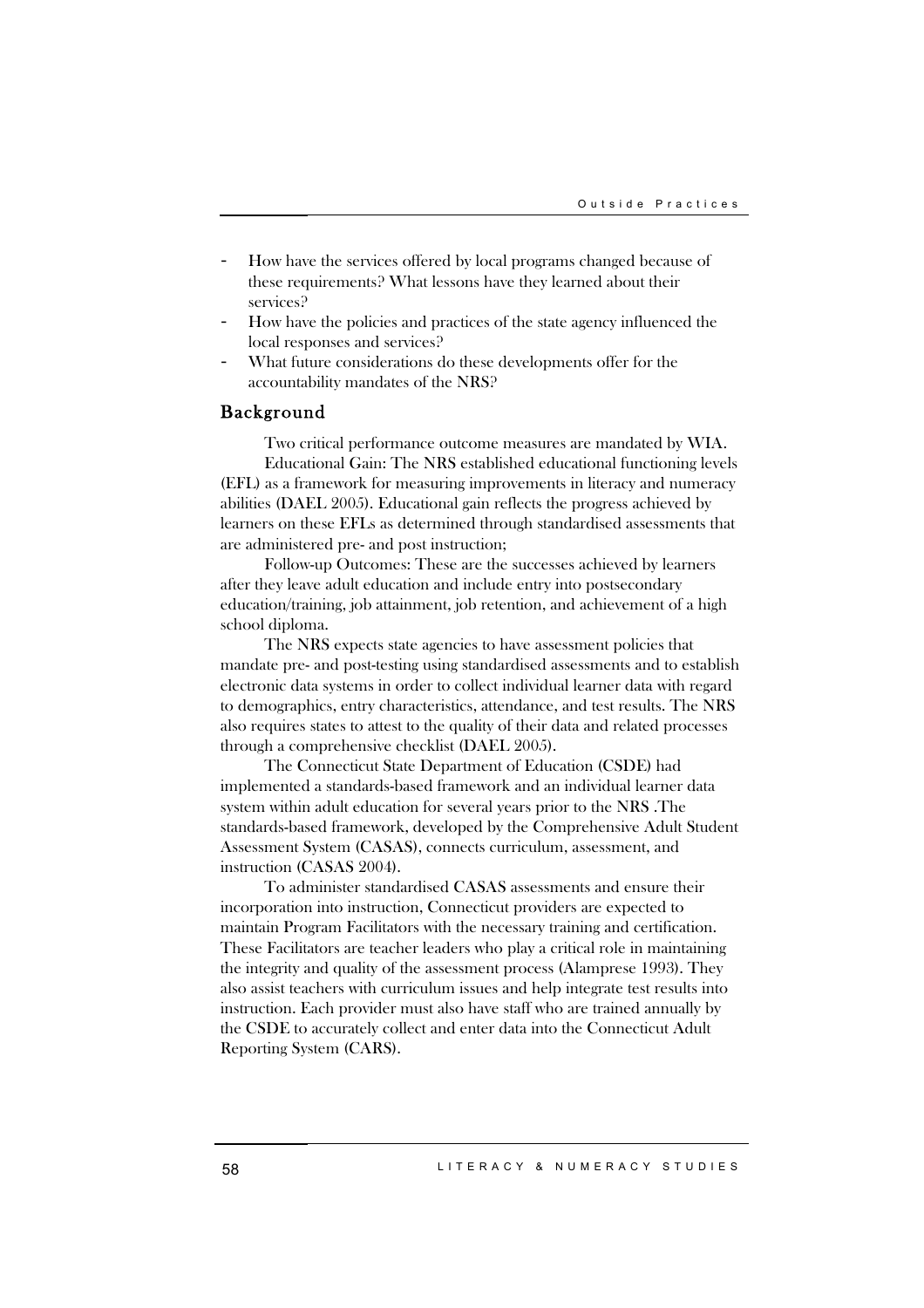## Research approach

Systematic data about the impact of the accountability requirements on local programs were gathered through phone interviews with ten Program Facilitators across a range of urban and regional programs Each interview lasted about 45 minutes. With one exception, these Facilitators are members of a CSDE advisory group and had been involved with assessment/accountability issues in a local program prior to WIA implementation.

Thematic analysis (Boyatzis 1998) was applied to these data and then supplemented with relevant comments from the Facilitators, NRS data from Connecticut, and insights from the author's experiences with accountability in adult education.

The results are presented through four themes – curriculum, assessment and instruction; from 'data for accountability' to 'data for program improvement'; organisational alignment through instructional leadership; and mixed results with follow-up outcomes.Each theme is explored through changes in practitioner responses and the modifications to program services that have occurred since the early years of WIA. Also discussed is the impact of the NRS on the complete and accurate presentation of the successes achieved by learners in adult education. The mediating role of the state agency in implementing these accountability requirements is also examined.

## Theme 1: Curriculum, assessment and instruction: A return to an integrated past

Because of Connecticut's history with CASAS implementation, the NRS requirement for standardised pre-post assessment was not a new concept or expectation. However, with the onset of the NRS, several Facilitators felt that the stakes had been raised. They began to take the accountability requirements much more seriously.

This new attitude has brought about a renewed interest in utilising assessment results for instruction. In the past, the impact of CASAS implementation was borne mostly by the central office staff and not diffused throughout the program (Rogers 1995). Teachers may have reflected a 'give the test and file it' mentality with regard to standardised testing and delivered instruction that ignored the results of this assessment. With each year since WIA, however, this attitude has changed. One Facilitator observed:

We used to just give tests, but I think as the accountability and data requirements have evolved, we have really started to be much more focused and clearer with our teachers about connecting the testing and the instruction, realising the part it plays in terms of their role as teachers and instructors and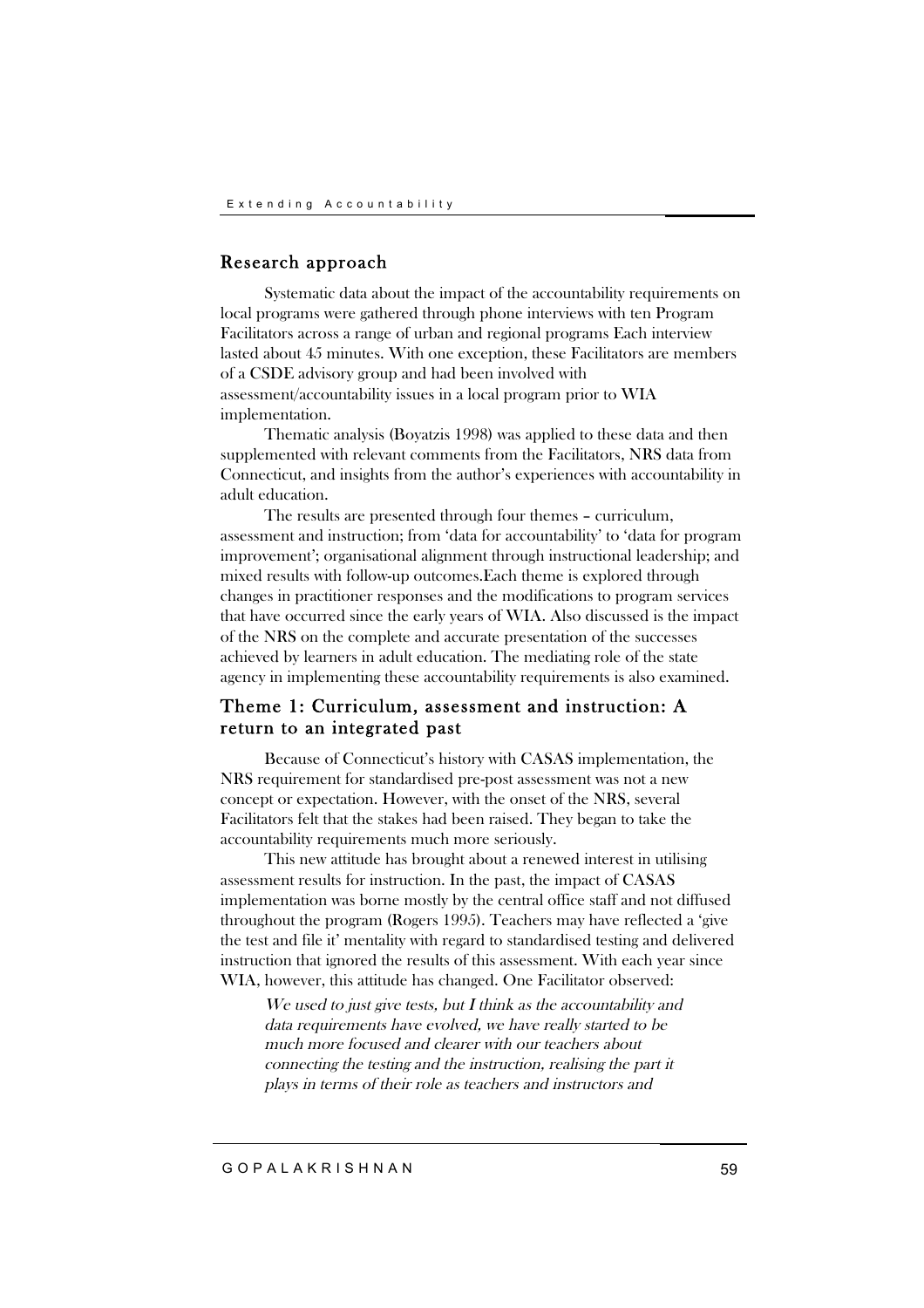#### encouraging them to recognise that piece, and take it more seriously.

Typically, assessments used for accountability purposes do not yield results in a timely manner to inform instruction (Linn 2001). NRS approved assessments, however, are administered locally and the results are readily available. Therefore, teachers are receiving extensive professional development in using pre-test results at the individual and class level to identify learner needs and develop lesson plans.

These efforts to utilise test results for instructional planning are focusing attention on the broader curriculum standards that undergird the standardised assessments: the competencies and content standards (CASAS 2006). They are prompting a renaissance of the integrated competency-based education (CBE) model (Figure 1) that was more prevalent in the initial years of CASAS implementation during the late 1980s.



Figure 1: The CASAS Model

Though standards-based education was being implemented in Connecticut prior to the introduction of the NRS, the increased stakes of the NRS requirements is prompting programs to reassess their commitment and attentiveness to the diligent implementation of those standards. For example, this renaissance is casting employability/workforce skills in a new light. Programs that did not incorporate workforce skills extensively in the early years of WIA are revisiting the potential for a workforce-infused,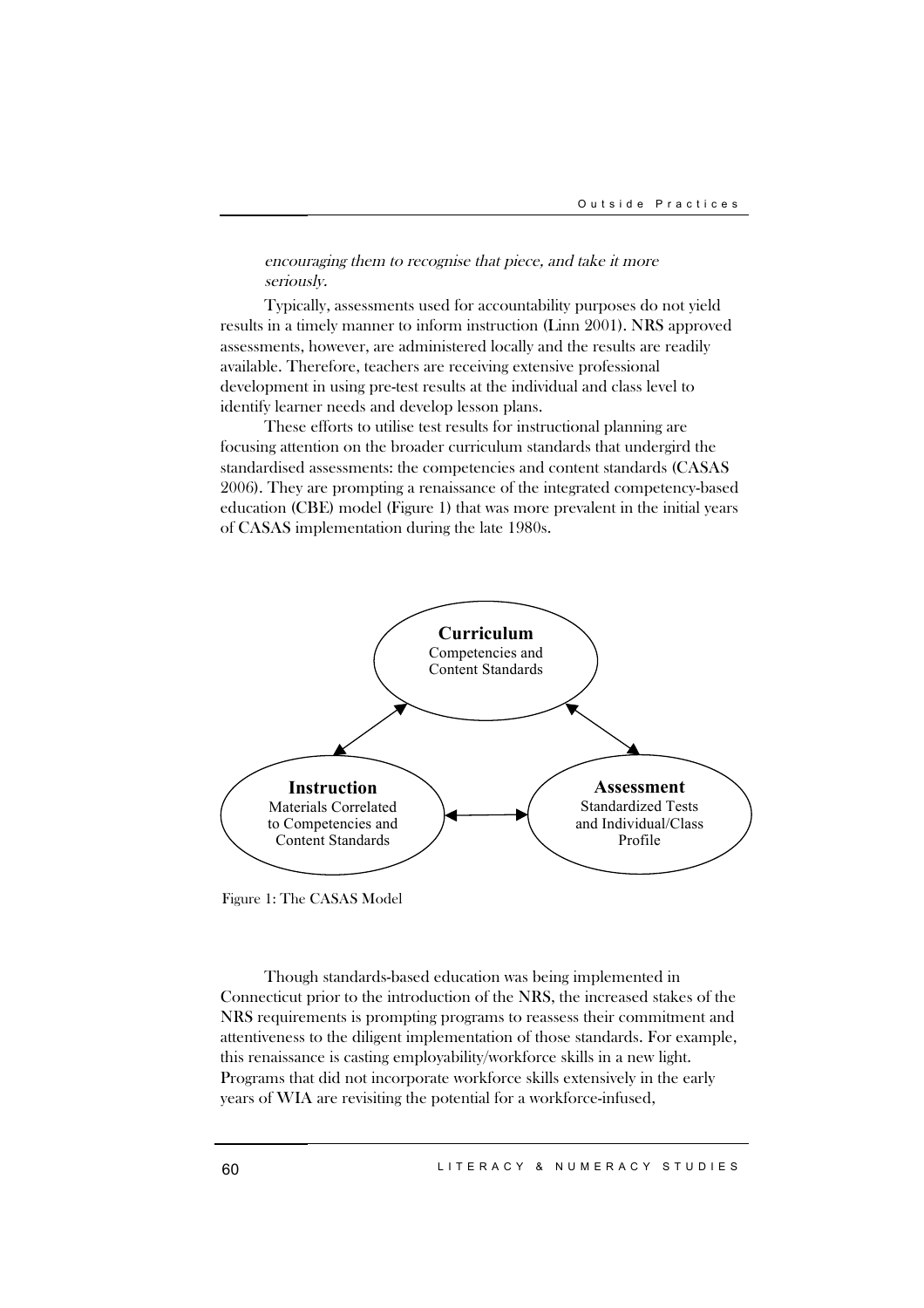contextualised curriculum (Jurmo 2004). Workforce skills are also being integrated within some secondary programs where the curriculum usually has a strong academic orientation (Vernon Public Schools 2006, Ferraiolo 2007). This change has not been without resistance from teachers, 'more because of its newness than because of the employability focus.'

Nonetheless, all Facilitators spoke of these developments in positive terms. One Facilitator commented that aligning lessons to curriculum standards and test results has required teachers to offer instruction that is sometimes outside their comfort zone but ultimately beneficial to learners. In the past, the content of this instruction may have been up to whatever the teacher felt was important, or determined completely between the tutor and the learner. Now, the minimum expectation is that the curriculum standards and the results from standardised assessments will be incorporated into instruction and lesson planning. Such instruction is seen as being more goaldriven, focused, and targeted, that also meets the broader needs of all learners.

While the NRS has definitely renewed interest in the comprehensive and integrated CASAS model, it has not been without its shortcomings. For many learners, attainment of a secondary school diploma through passage of the General Educational Development (GED) test is their primary purpose for attending adult education. According to NRS policy, however, passage of the GED tests cannot serve as an indicator to complete an EFL, except at the adult secondary high level, primarily because the GED tests have not been evaluated against the NRS criteria. This presents practitioners with a dilemma: should they help learners to pass the GED test or achieve progress on the NRS levels?

To analyse the extent of overlap between these two purposes, the CSDE studied the relationship between learner abilities on CASAS and GED tests (CSDE 2008). Though these tests differ with regard to their purpose, content, and administration, the results from this study demonstrate that as learner abilities on CASAS assessments increase, so does their general likelihood of passing the GED tests. Facilitators are learning from the standardised testing [results] that many students who come to prepare for the GED exam are in fact very deficient in basic skills. The study encourages local practitioners to use 'results from CASAS assessments to place learners into GED programs, present learners with progress benchmarks toward GED readiness, and recommend learners for the administration of the Official GED Practice Test and the 'real' GED exam'.

This study also illustrates that learners functioning below the NRS adult secondary high level, especially in math, can also pass the GED test at reasonably high rates. In light of such evidence (CASAS 2003, CSDE 2008), it is odd to think that the national adult education reporting system does not acknowledge passing the GED tests as a success at all levels. Assisting adults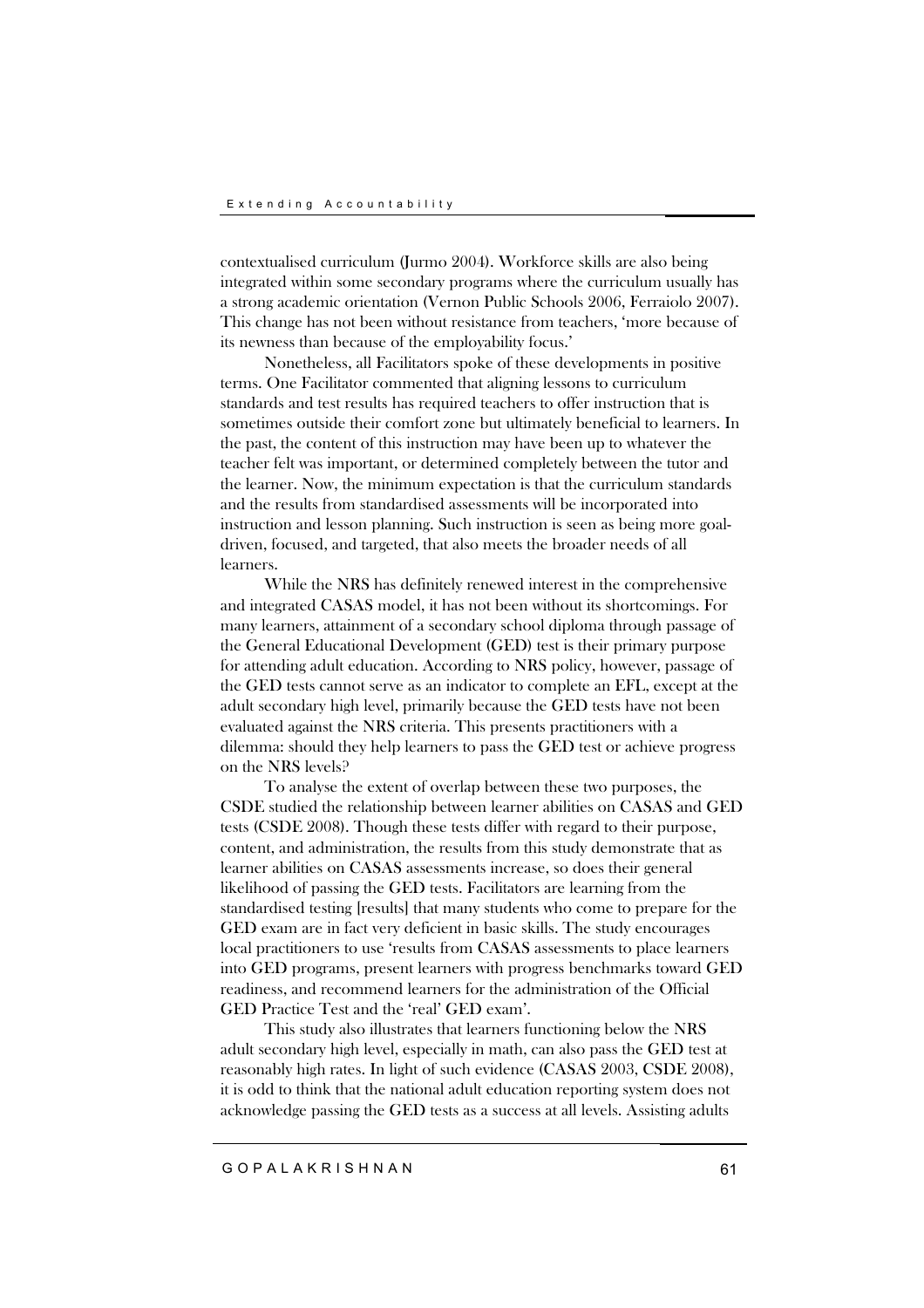to complete secondary school is one of the three purposes of adult education in the WIA legislation. However, because level completion cannot be determined unless a learner is post-tested (DAEL 2005), programs are forced to utilise their limited resources to procure a post-test score from learners who are close to passage of the GED test or may have even accomplished that goal. These learners have limited incentive to demonstrate their progress on the NRS levels. If diploma attainment were reportable as an achievement, Connecticut's performance on the NRS at the ABE High Intermediate and Adult Secondary Low levels for 2007-08 would have been greater by 62% and 91% respectively!

Because gain cannot be reported within the NRS system without a post-test score, some providers may feel pressured to post-test learners before they have attended the suggested minimum number of hours. This happens especially when learners start towards the end of the year, have few instructional hours to attend, but are expected to complete the EFL in that year. Premature post-testing can be a waste of resources because greater gains generally occur after learners have attended 100 hours (CSDE, 2007).

The focus on educational gain also does not permit programs to demonstrate the life-changing achievements made by some learners.

The NRS accepts reporting on 'secondary outcome measures' (DAEL 2005) such as learner achievements in family literacy, community, or citizenship. However, a majority of states do not report on those measures probably because: a) they are optional; b) they are not used to determine state incentive awards; c) there are no clear standards for collecting such achievements; and d) they usually have limited reliability (Condelli and Kutner 1997).

# Theme 2: From 'data for accountability' to 'data for program improvement'

By establishing a uniform reporting framework and supporting it with high quality training, the NRS helps states to establish data systems, collect high quality data, and use NRS data for program improvement.

In Connecticut the mechanics of data collection were firmly in place when WIA was introduced. The central office staff at local programs used data to complete grant reports; however, the use of data for program management and improvement was not fully realised. Facilitators observed that 'in the past, we were more concerned with getting the paperwork in' and that 'nothing made sense to teachers, nothing clicked.'

A key turning point was the institution by the CSDE in 2004 of a report card called the Program Profile report. Though Facilitators could previously access multiple reports that provided comparable data, the Profile consolidates the key process and outcome information into one succinct report. Facilitators use the 'common language' of the Profile report to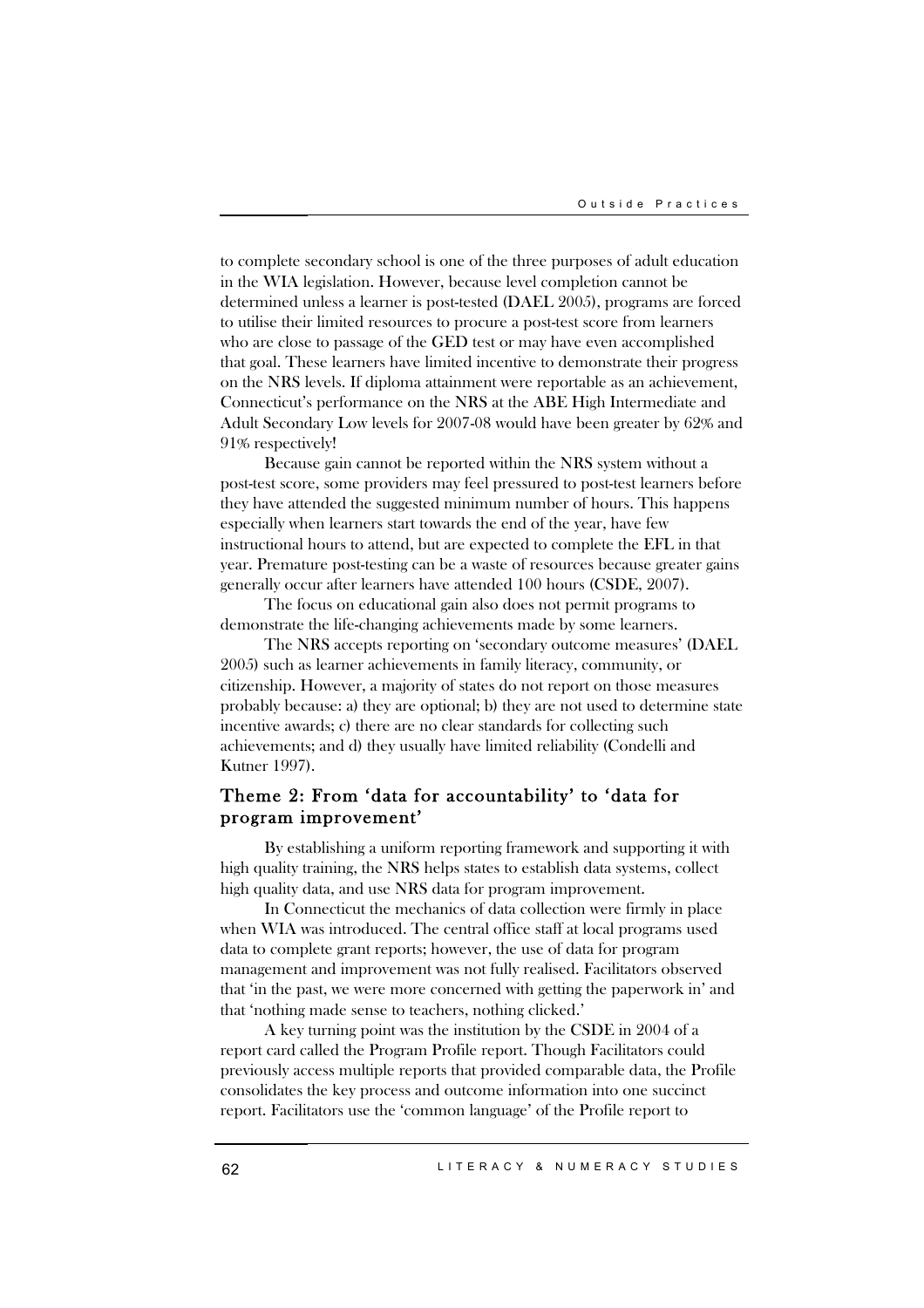converse with teachers about the impact of their class on the programs's performance.

A culture of testing assumptions against the data has permeated the adult education community. For example, one Facilitator's inquiry into transient learner attendance patterns revealed 'the need for three terms.' Another program expanded its 'ESL program from three to six levels to accommodate the wide range of English language proficiency that we discovered.' A volunteer program discovered that 'the more students come, the more intensity and duration, the better progress they are making'.

The CSDE also models the use of data for decision-making by conducting and presenting analyses that make explicit its rationale for new policies and initiatives. For example, one study regarding learner persistence in adult secondary education (Gopalakrishnan 2008) introduced a longitudinal approach to learner retention and informed the CSDE's policy decision to expand access to secondary completion programs for adult learners. The profile report was also revised to indicate the number of learners who returned to adult education from a prior fiscal year. One Facilitator spoke of using the longitudinal data to work on 'retention plans to re-engage students in the next year'.

However, though NRS training sessions encourage and support the use of accountability data for program improvement, some NRS policies and practices limit the usability of NRS data for that very purpose. For example, the NRS 'level completion' approach is to some degree predicated on where a learner enters in the level. Because each EFL is wide (spanning between two to three grade levels), a learner who enters in the upper range of a level is that much closer to the finish line than someone who enters in the lower range of that same level.

A report commissioned by the US Department of Education levelled the same criticism about this arbitrary aspect of the NRS 'level completion' approach (Rose and Wright 2004) and stated that:

For analytic purposes, the best way to measure learning gains is to compute the change in scale scores when the student takes an appropriate matched test from the same company. By contrast, change in NRS level is a much cruder measure. …These boundaries [of the NRS levels] may not be that important for summary measures of gains by program, but they severely undermine the power of statistical models to identify the factors most strongly associated with learning gains. (22)

To counteract the limitations of measuring gain by levels, the CSDE reports on the percent of learners who achieve a four-point CASAS scale score gain from pre- to post-test. Table 2 expands on the data from Table 1 to contrast the NRS methodology with Connecticut's alternative approach.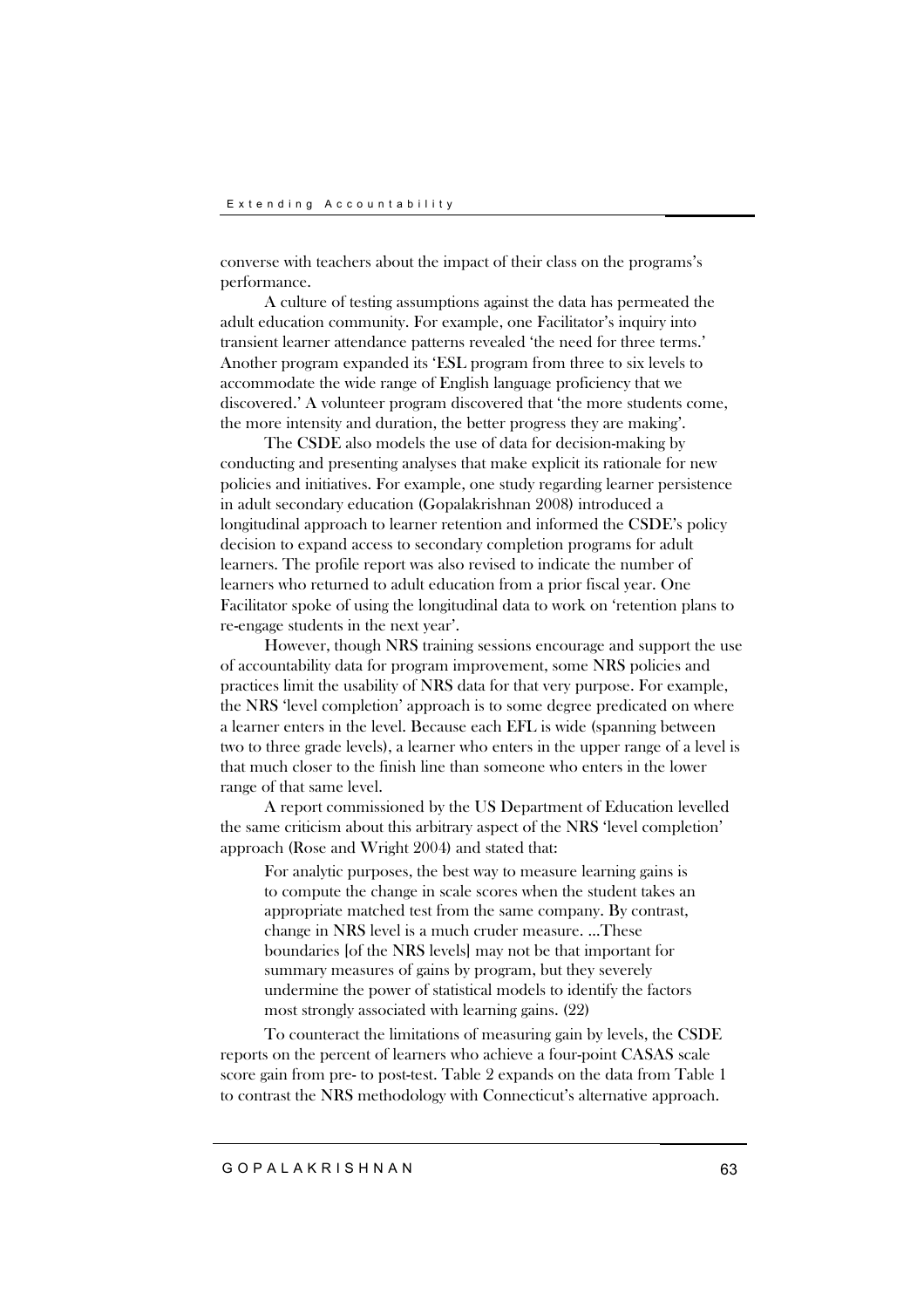Compared to the NRS method, the Connecticut method for educational gain captures, more fully, the learning gains that are achieved by learners in the lower range of the level. Unlike the NRS method, the Connecticut approach also reflects minimal difference between the performance of learners who are placed in either the upper or the lower range of that level (Table 2).

|                    | <b>CASAS Pre-Test Score Range</b> |               |  |
|--------------------|-----------------------------------|---------------|--|
| <b>Fiscal Year</b> | 991-997                           | 228-235       |  |
| 2006-07            | $19\%$ (n=59)                     | $60\%$ (N=87) |  |
| 2007-08            | $34\%$ (N=70)                     | $69\%$ (N=67) |  |

Table 1: Percent of learners attending between 60 and 80 hours who completed a level in reading at ABE High Intermediate Level (Source: Connecticut Adult Reporting System)

|                | <b>NRS</b> Method                    |         | Connecticut<br>Method                |         |
|----------------|--------------------------------------|---------|--------------------------------------|---------|
|                | <b>CASAS Pre-Test Score</b><br>Range |         | <b>CASAS</b> Pre-Test Score<br>Range |         |
| Fiscal<br>Year | 221-227                              | 228-235 | 221-227                              | 228-235 |
| 2006-07        | 19%                                  | 60%     | 63%                                  | 55%     |
| 2007-08        | 34%                                  | 69%     | 64%                                  | 70%     |

Table 2: Comparison of approaches to educational gain for learners at the ABE High Intermediate Level who attended between 60 and 80 hours

Another drawback of the NRS approach is that the NRS results do not separate learner performance into the discrete basic skills of reading, writing, math, listening and speaking. This conflated view diminishes the usefulness of NRS results for evaluating the impact of instruction on specific skill acquisition. The CSDE addressed this limitation by presenting in the profile report, disaggregated results by skill area that are computed using the Connecticut method.

Under WIA, states can qualify to receive financial incentives if their performance on the core outcomes exceeds their negotiated targets. Because 11 of the 15 targets relate to educational gain, this critical policy relies heavily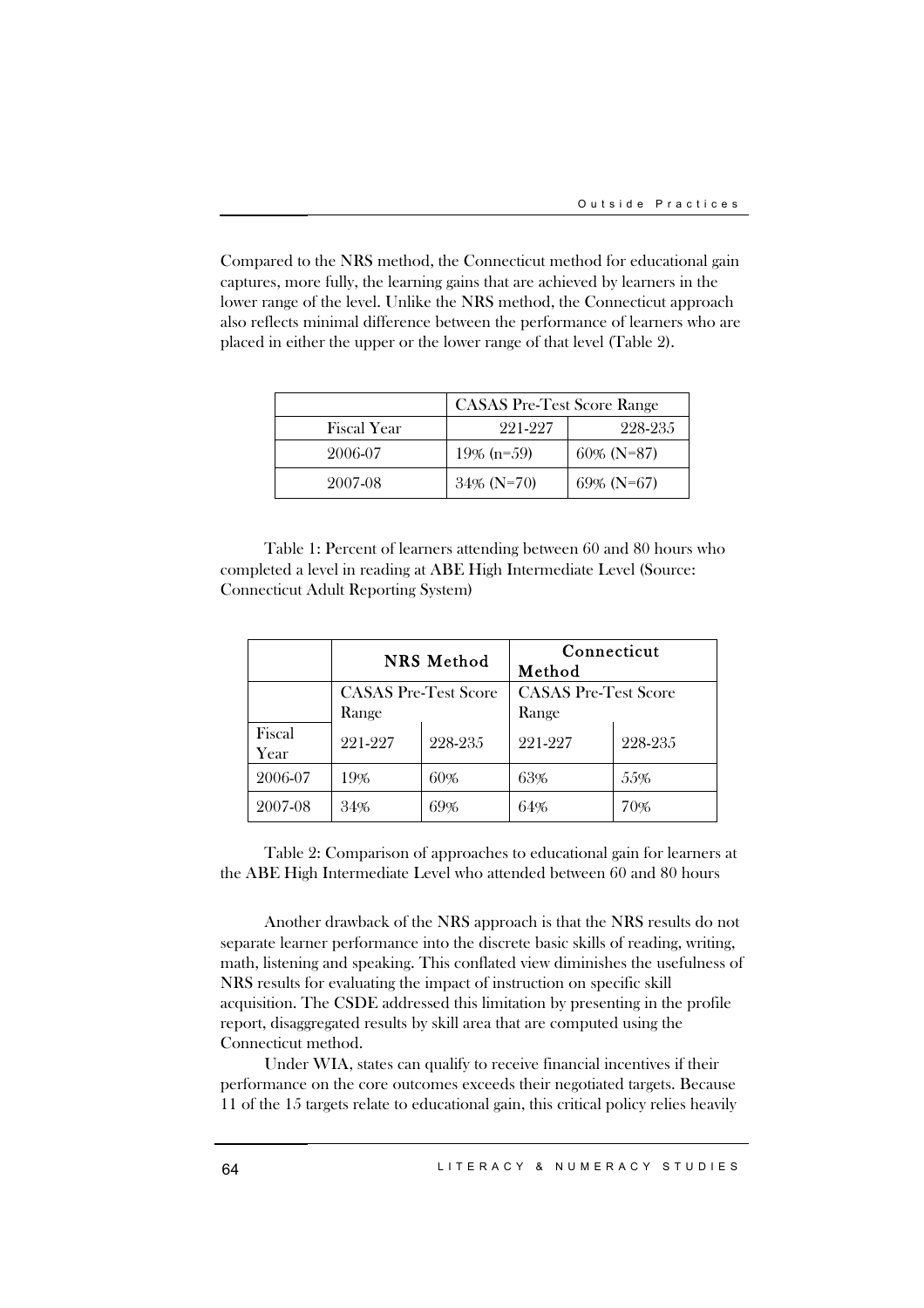on the results from standardised testing based on the NRS methodology and does not consider the impact of other milestone achievements (e.g. high school diploma) or measurement error (Linn 2001).

Contrary to this 'test-centric' approach to accountability, the CSDE's framework for accountability and program improvement evaluates each local program on a range of measures such as program retention and completion. Success on the NRS is only one of the indicators. Utilising a broad approach to accountability that considers both process (i.e. recruitment, retention) as well as outcome (i.e. test-score gains, credits earned, diplomas attained) measures sends a message to all programs that the CSDE is concerned not only with test-score gains, but also with accessibility, learner persistence, credit attainment, and diploma achievement.

The CSDE expects local programs to learn from these results when establishing goals and objectives (Reeves 2004). Though there were early misgivings about a report card, practitioners 'are [now] saying that the Profile is a working document that helps you to know what you are doing and what you are not doing; not to point fingers but to give you insight'.

CASAS assessments, CARS data collection, and CARS reporting are no longer activities performed only to satisfy funders. They are tools that are integral to program management. Prior to WIA, assessment and data collection for accountability purposes were viewed as being separate from assessment and data collection for program improvement and classroom instruction. Today, there is overlap between these two components as standardised assessment results support instruction, and data collection for accountability informs program improvement.

# Theme 3: Organisational alignment through instructional leadership

The increased alignments of instruction to curriculum standards and test results, combined with the availability of data at the program and classroom levels, are changing the relationship between the leadership and instructors in adult education programs. Elmore's (2000) description of the impact of standards-based education on the 'loose-coupling' paradigm of public education systems helps to understand this changing relationship. According to Elmore, the loose-coupling model assumes the following:

- Decisions about curriculum objectives, lesson content, instructional approaches, and evaluation are best made in individual classrooms.
- This classroom 'expertise' cannot be replicated or subjected to a reliable external evaluation.
- The role of school leadership is to manage the processes that surround instruction but not instruction itself.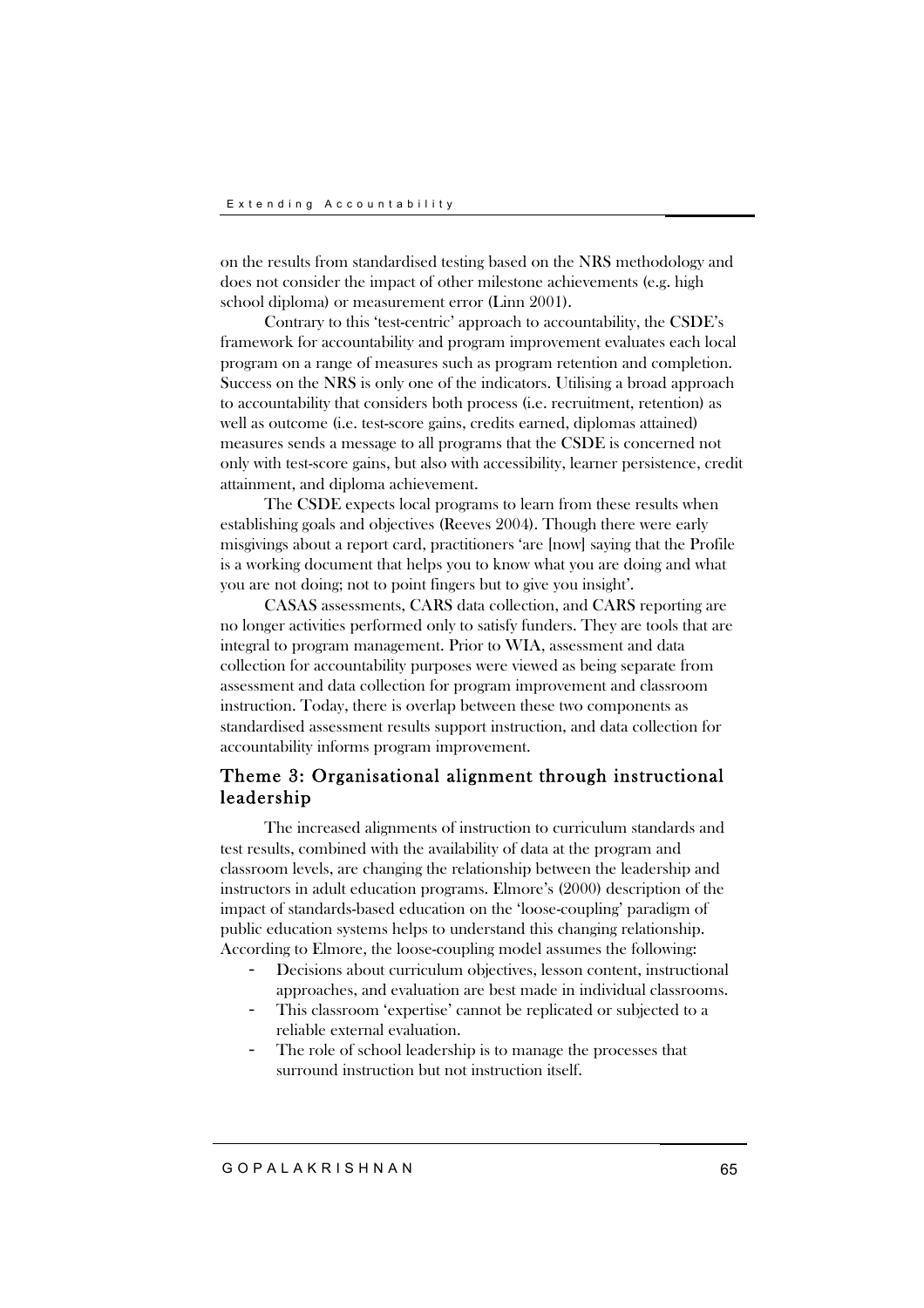With each passing year of WIA and NRS implementation, administrators and Facilitators are viewing their role as more than a 'buffer' for teachers from outside influences (Elmore 2000). They are proactively implementing systematic instructional and organisational interventions to improve the quality of teaching and learning. The following examples exemplify this hands-on approach.

One program administrator articulated his goal that all learners must demonstrate improvements on the state-approved standardised writing assessment. He knew that students did not write consistently in all classes. Therefore, to infuse writing instruction, he expected teachers in all areas to have students write in class at least once a week. Teachers were trained to score student writing 'informally', but using the standard rubric. They also learned instructional strategies to teach writing.

When the above expectations and staff development activities were introduced in 2004-05, 43% of learners in this program completed an NRS level in terms of their writing skills. When the instructional enhancements were implemented in the following year, 2005-06, 75% of learners completed an NRS level in writing. In the two subsequent years of 2006-07 and 2007-08, 77% and 79% of learners achieved the same outcome.

Some programs are expecting teachers to submit lesson plans weekly to the Facilitator/Director. Such oversight is not to dictate the content of daily instruction but to see evidence that testing data is informing instruction. One Facilitator observed that, 'if teachers receive no formal monitoring or supervision, it almost makes them feel like no one cares about what they do'. Recruiting and retaining high quality instructional staff who possess a solid background in education and teaching has become an increasing priority.

In summary, leaders are beginning to see accountability not as a gimmick but as a stimulus for action. They are not content with hoping for results; they know what needs to be done and are willing to take action to make that happen.

These changes have not been without growing pains. Facilitators talked about the importance of 'buy-in' at all levels including students. They also emphasised the importance of the Director's public validation of their role as Facilitators in order to give them the authority to work with teachers and influence classroom practice (Gopalakrishnan 2006).

### Theme 4: Mixed results with follow-up outcomes

Because learners come to adult education with a variety of goals, the NRS follow-up outcomes are required only for those who have the corresponding goal(s). These outcomes have spurred interesting conversations about goal-setting and the intake process. The CSDE has tried to promote the use of goals as motivators for learner persistence (Comings, Parrella, and Soricone 1999). One Facilitator commented that goal-setting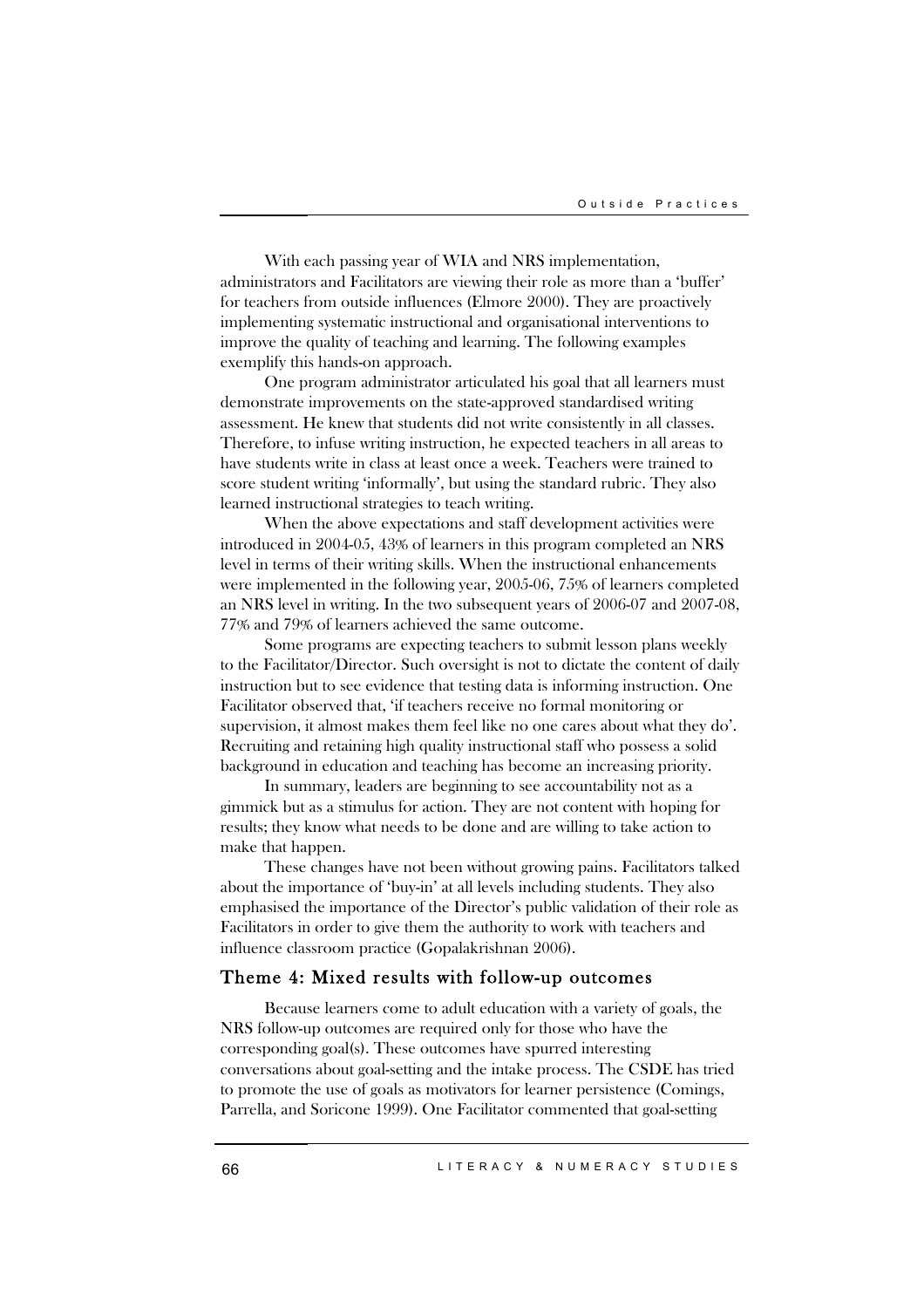was something new and not paid much attention. NRS forced the conversation around goal-setting. ESL students were saying they needed to learn English but we are now asking why.

However, methodological and policy issues with the follow-up outcome measures appear to limit their ability to inform practice. Goal-based outcomes are double-edged swords. On the one hand, they ensure that learners are not expected to achieve outcomes that are not appropriate for them. On the other hand, because goal-setting is a voluntary process, it can lead to an under-reporting of goals and outcomes even if there is no intent to inflate outcomes artificially (Belzer 2003). One Facilitator observed that she does not 'pressure students to commit to something unless they are ready to – they may not be driven or not ready to share yet'.

The notion of exit also muddles the follow-up outcome measures. NRS policy specifies that follow-up is required only for those learners who have 'exited' i.e. they have not received instruction for 90 days, and are not scheduled to receive further instruction (DAEL 2005). Though the policy is clear, if exit status is established by program-reports, then it may be unreliable and under-reporting can occur. In 2004-05, when the CSDE began utilising learner attendance from CARS to establish the exit date instead of relying on program-reports, it saw a dramatic increase in the number of learners being reported as exited.

In light of these issues, the CSDE has utilised other state reports instead of NRS reports for a complete picture of the employment outcomes achieved by learners (Connecticut Employment and Training Commission 2006). It is also considering strategies to ascertain the total number of graduates who enter postsecondary education, not just the subset of those with the NRS goal. One unintended consequence of the CSDE conducting data matches for the employment outcomes is that local programs rely more on the state for follow-up. Not conducting the follow-up locally may deprive programs of the opportunity to learn directly from their students about happens to them after adult education.

#### State-wide results

State-wide CARS data from the past seven years of learners in ABE, GED and ESL programs areanalysed to determine the extent of overall improvements in performance. Because of changes in state practices and NRS policies over the past eight years, the NRS reports are not comparable across years. Therefore, CARS data from past years were re-analysed using the current NRS methods. Moreover, to compensate for the limitations with the NRS methods discussed earlier, the CARS data are also analysed based on a method that is used in Connecticut for reporting outcomes to the State legislature (Table 3). A learner achieves a measurable educational outcome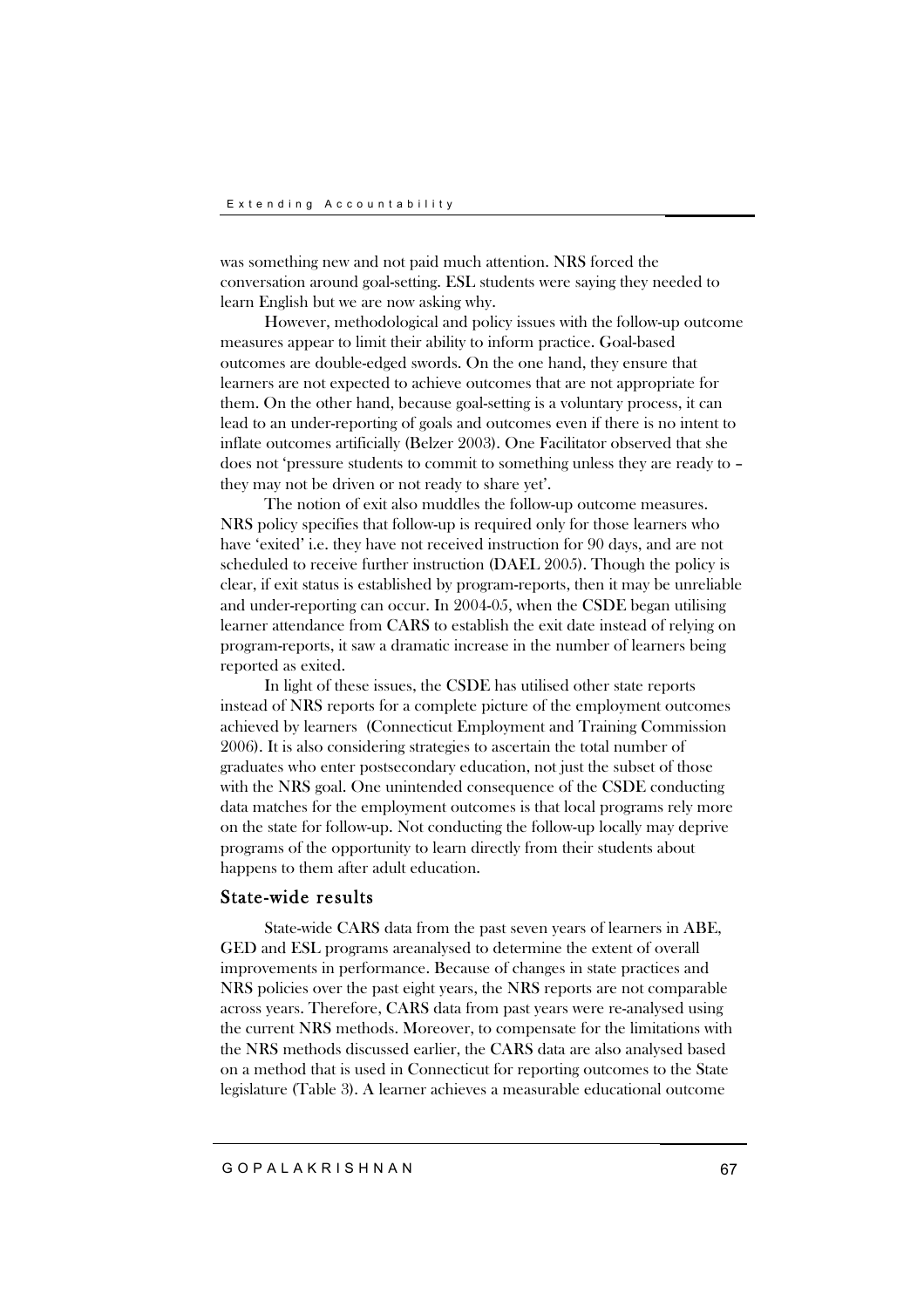by attaining either a four-point scale score gain from pre- to post-test or a high school diploma.

In light of the changes in practitioner responses and program services that were explored through the thematic analysis, it is not surprising that overall performance is greater in the years after the early WIA years of 2001- 02 and 2002-03. Additionally, the performance using the Connecticut method has continued to inch upward.

| <b>Fiscal Year</b> | N      | <b>NRS</b><br>Method<br>of<br>'Level Completion' | Connecticut<br>Method <sup>*</sup> |
|--------------------|--------|--------------------------------------------------|------------------------------------|
| 2001-02            | 14,367 | 41.1%                                            | 46.2%                              |
| 2002-03            | 15,411 | 41.8%                                            | 46.5%                              |
| 2003-04            | 15,822 | 44.3%                                            | 49.0%                              |
| 2004-05            | 15,418 | 45.7%                                            | 49.6%                              |
| 2005-06            | 16,806 | 43.1%                                            | 50.2%                              |
| 2006-07            | 17,360 | 44.3%                                            | 49.9%                              |
| 2007-08            | 18,575 | 44.0%                                            | 50.8%                              |

Table 3: Percent of ABE, GED, and ESL learners state-wide who achieve a measurable educational outcome (Source: Connecticut Adult Reporting System)

### Conclusion

The response of local programs to the NRS accountability requirements has changed. In the early years of WIA, programs may have been satisfied with meeting the minimum requirements. Today, accountability is not implemented solely to satisfy reporting or funding requirements; it is a tool for instructional and organisational learning (Reeves 2004) and increasingly representative of program quality (Condelli 2007).

A state's ability to respond to accountability requirements can pave the way for the local response and impact (Belzer 2003). Connecticut's experience confirms that its history with implementing the CASAS system, collecting individual student data, and building critical local capacity enabled the CSDE and the local programs to implement the minimum requirements of WIA seamlessly as well as progress to higher levels of learning and action.

The services offered by local programs have also changed substantially. Curriculum standards are being diffused among all instructional areas; even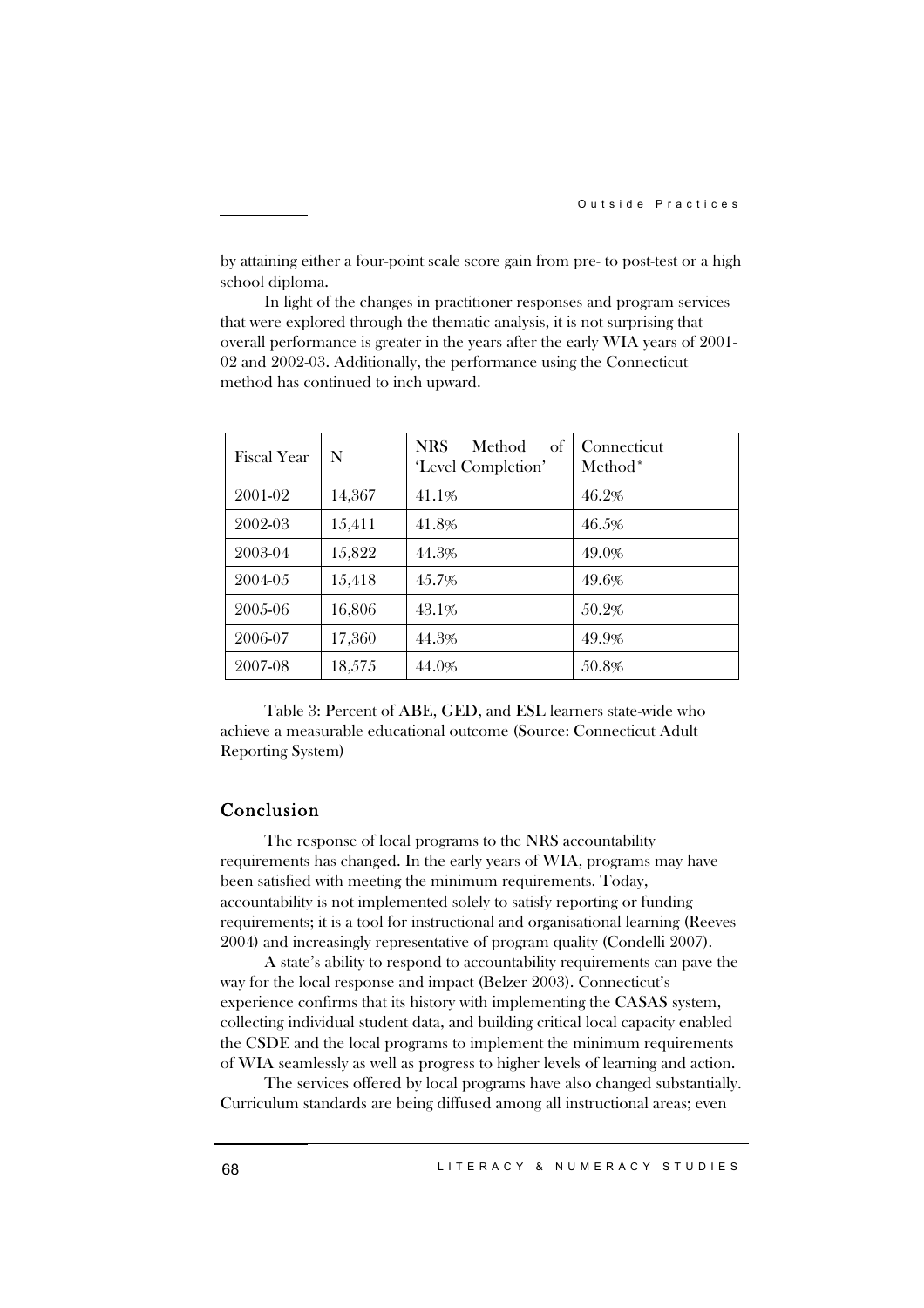volunteer programs are expecting tutors to utilise these standards. Data from accountability frameworks are increasingly informing new program offerings (e.g. transition-to-postsecondary classes), intake requirements, attendance policies, class schedules, class groupings, and program priorities.

Sincere efforts to implement accountability requirements at all levels in the program have changed the very nature of these programs. Hands-on instructional leadership has led to increased organisational alignment while the utilisation of data for decision-making, coupled with a willingness to change and grow, has made these organisations more adaptable , credible, and viable over the longer term. Staff roles to support the implementation of standards-based education and facilitate the collection and use of student data have become further institutionalised.

Some of these changes may have been attainable without the NRS. For example, the CASAS approach to standards-based education was being implemented in several states prior to the NRS, which also likely fostered some level of program alignment. Reliable management information systems may also have been in use in some states, as it was in Connecticut, prior to the NRS. Despite these early efforts, Connecticut cannot overlook the critical impetus provided by the NRS to spur these changes and encourage their continued refinement. States that had minimal systems with regard to assessment policies and practices, management information systems, data collection procedures and data-use supports have utilised the NRS to institute those systemic components.

For accountability to also serve as a learning tool, its goals, measures and methods must be consistent with the reality of the system it is evaluating. The NRS 'educational gain' measure has proved to be a fair reflection of the outcomes achieved by learners and programs but it does have some limitations. To improve this measure, the NRS should consider the following:

- Expect states to maintain longitudinal databases and evaluate learner gain across fiscal years;
- Evaluate learner progress based on scale score gain to counteract the arbitrary elements in the 'level completion' approach (Rose and Wright 2004);
- Include the attainment of a secondary credential as an indicator of success in the educational gain paradigm; and
- Display the post-test rate alongside the NRS results in the NRS outcomes table to improve the use of data for program improvement.

An accountability framework should also be meaningful to the learner. At a minimum, learners should receive feedback on their test scores using the NRS level descriptors (DAEL 2005). This feedback can be more valuable to learners if their NRS performance can be correlated to their potential for achieving future success such as passing the GED, attaining employment,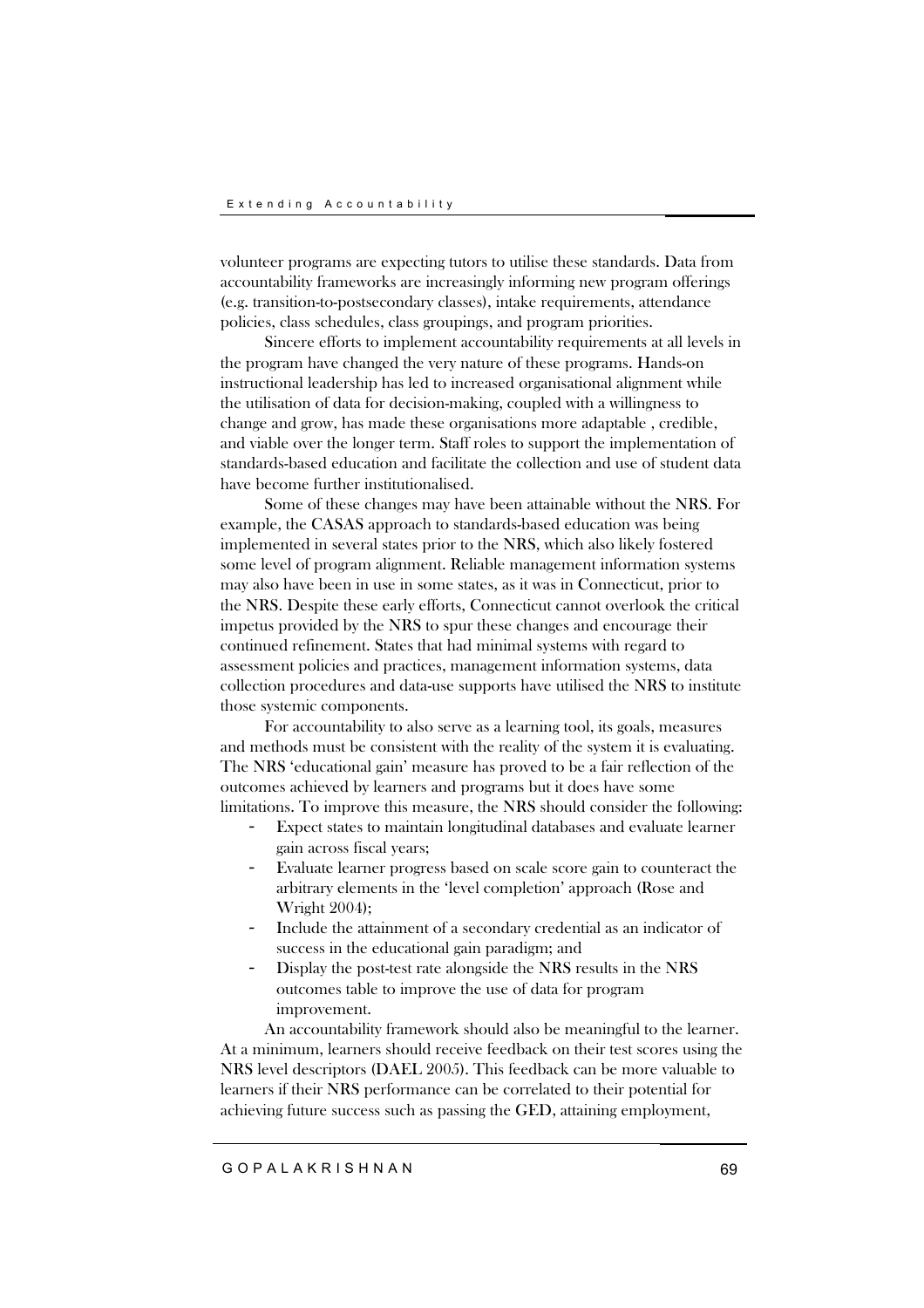achieving higher earnings, and meeting the requirements for entry into postsecondary education. Such correlation data exist for other performance scales such as the National Assessment of Adult Literacy (National Centre for Education Statistics 2007). New research is needed to establish the relationship between performance on NRS assessments and the outcomes that learners achieve beyond adult education.

The NRS follow-up measures fail to provide a complete picture and present limited value for program improvement and policy development. The goal-based approach to these outcomes needs to be revisited. For example, in today's environment where postsecondary education is considered a minimum requirement for achieving self-sufficiency, the NRS should consider a national follow up through an agency like the National Student Clearinghouse on all learners who graduate from adult education, not just those with the corresponding goal.

State administrators can also adopt policy leadership roles to minimise unintended consequences from test-based accountability frameworks such as the NRS.

Accountability does not have to be punitive. Time spent on accountability activities such as testing, data collection, and reporting can directly affect program quality and help to improve instruction (Reeves 2004). Non-financial consequences such as on-site monitoring or even the public dissemination of local program data can raise the stakes sufficiently and bring attention to curriculum standards, instructional approaches, and the data.

#### Acknowledgements

I would like to thank the Program Facilitators who agreed to be interviewed for this study. Their insights about adult education are stimulating and their commitment to the success of adult learners is truly inspiring. I also thank Larry Condelli and Carl Paternostro for their feedback.

The inferences and suggestions presented in this paper are those of the author and may not necessarily reflect the views of the Connecticut State Department of Education.

## References

- Alamprese, J (1993) Systematizing Adult Education: Final Evaluation report of the Connecticut Adult Performance Program (CAPP), COSMOS Corp., Washington, DC.
- Belzer, A (2003) Living with It: Federal Policy Implementation in Adult Basic Education, National Centre for the Study of Adult Learning and Literacy, Cambridge, MA.
- Boyatzis, R, (1998) Transforming qualitative information: Thematic analysis and code development, Sage, Thousand Oaks, CA.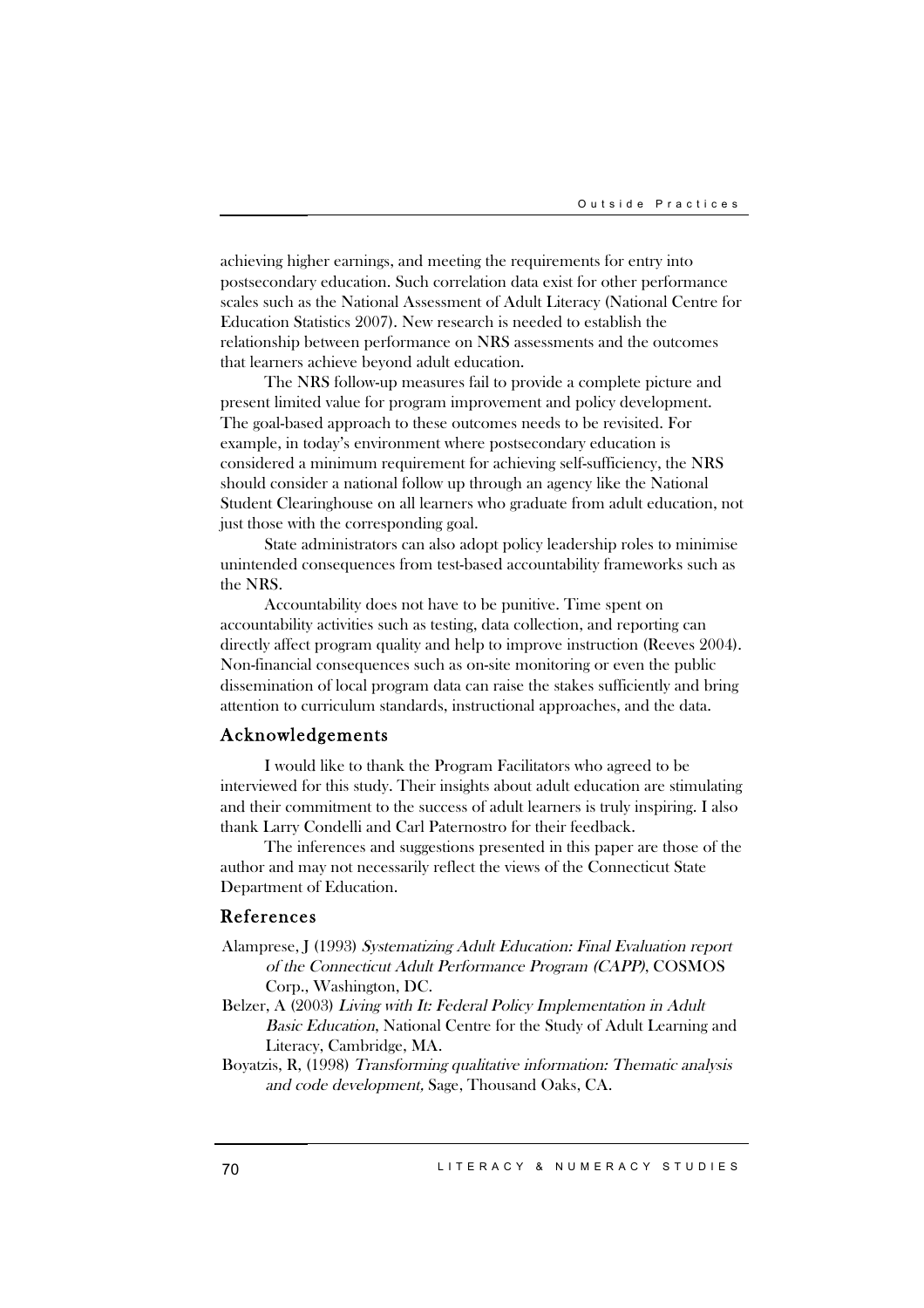- Comings, J, Parrella, A and Soricone, L, (1999) Persistence among adult basic education students in pre-GED classes, National Centre for the Study of Adult Learning and Literacy, Cambridge, MA.
- Comprehensive Adult Student Assessment System (2003) Study of the CASAS Relationship to GED <sup>2002</sup>, CASAS, San Diego, CA.
- Comprehensive Adult Student Assessment System (2004) CASAS Technical Manual, CASAS, San Diego, CA.
- Comprehensive Adult Student Assessment System (2006) Aligning CASAS Competencies and Assessments to Basic Skill Content Standards, CASAS, San Diego, CA.
- Condelli, L, (2007) Accountability and Program Quality: The Third Wave, in Belzer, A, ed,Toward Defining and Improving Quality in Adult Basic Education: Issues and Challenges, Lawrence Erlbaum and Associates, Mahwah, NJ, pp 11-32.
- Condelli, L and Kutner, M, (1997) Developing <sup>a</sup> national outcome reporting system for the adult education program, Report for the U.S. Department of Education, Pelavin Research Institute, Washington, DC.
- Connecticut Employment and Training Commission (2006) 2006 Report Card for Employment and training programs, retrieved on 1 Aug 2006 from http://charteroakgroup.com.
- Connecticut State Department of Education (2008) The Relationship of CASAS scores to GED Results, CSDE, Middletown CT.
- Connecticut State Department of Education (2007) The Relationship between Learning Gains and Attendance, CSDE, Middletown, CT.
- Division of Adult Education and Literacy (DAEL) (2005) Measures and methods for the National Reporting System for adult education: Implementation guidelines, U.S. Department of Education, Washington, DC.
- Elmore, R, (2000) Building <sup>a</sup> New Structure for School Leadership, Albert Shanker Institute, Washington, DC.
- Ferraiolo, J, (2007) Student orientation and project-based learning: a systematic learning to jump-start the low-functioning student. Unpublished paper, Department of Educational Leadership, Southern Connecticut State University, New Haven, CT.
- Gopalakrishnan, A, (2008) Learner retention in adult secondary education: A comparative study, Adult Basic Education and Literacy Journal, vol 2, no 3, pp 140-149.
- Gopalakrishnan, A, (2006) Supporting Technology Integration in Adult Education: Critical Issues and Models, Adult Basic Education, vol 16 no 1, pp 39-56.
- Jurmo, Paul (2004) Workplace Literacy Education: Definitions, Purposes, and Approaches. Focus on Basics, vol 7, issue B, pp 22-26

G O P A L A K R I S H N A N 71